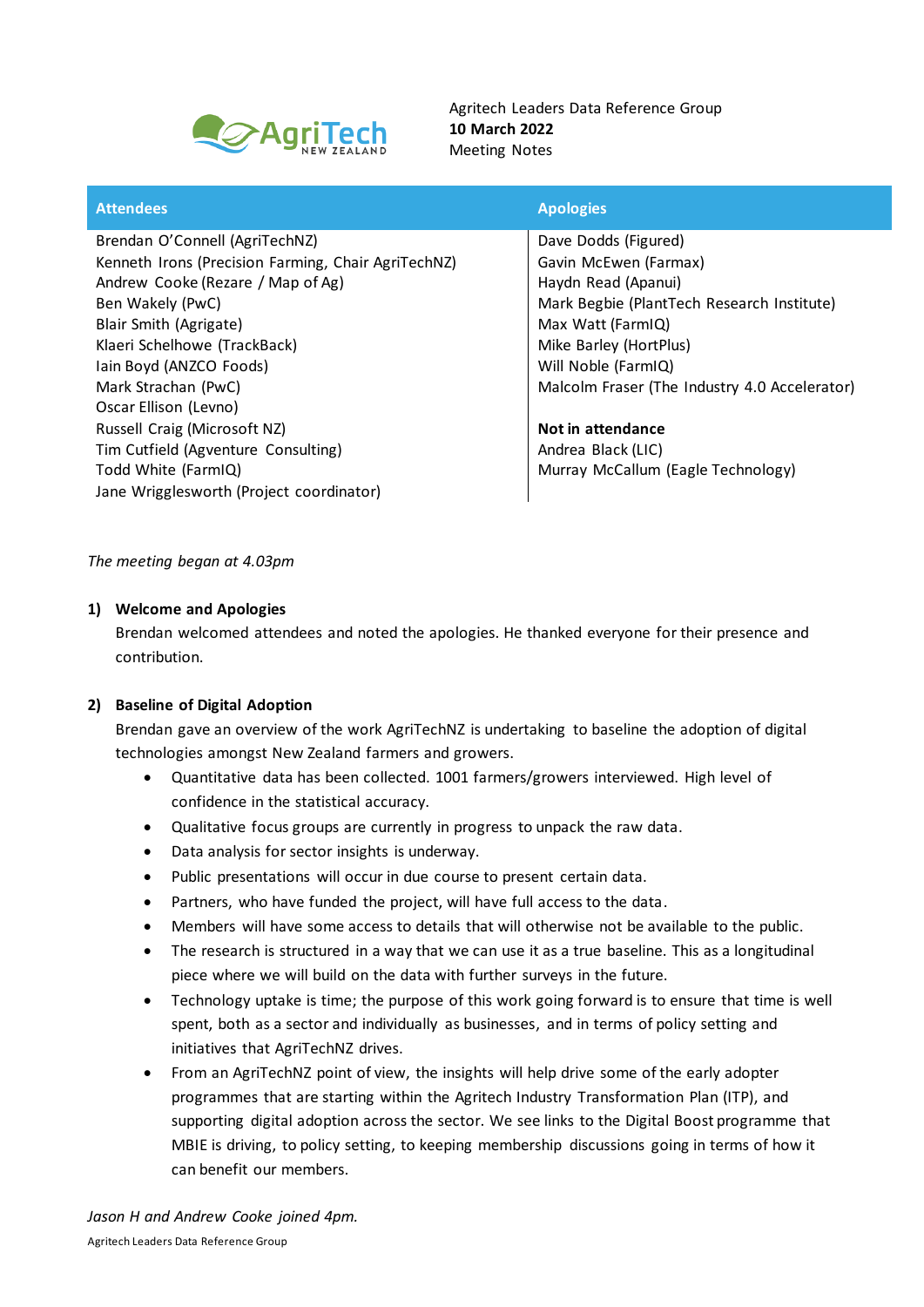# **3) Data Interoperability Working Group Activity:**

- Brendan gave an overview of the data interoperability landscape.
- Link 2025 a registry of data definitions was briefly discussed. Although there was some concern at this forum's November meeting regarding the relationship between a registry of data and the use of standards, there was a level of support that the registry could have a real place and a real usefulness in the market, to provide more awareness and transparency around who's using what type of data definitions.
- There is useful work being done in this space but there needs to be clarity around the actual vision and purpose on the widespread view of data interoperability.
- Andrew Cooke gave an update on geospatial data in agriculture and the work he has been doing. There was an aspiration to address the need to interchange or make interoperable some of the spatial data of producers and farmers, to ensure that data could be transferred between systems without losing valuable pieces of data.
- At an online event, more than 20 organisations put their hand up wanting to do some work around how to interchange spatial data. Ran a series of online workshops in June and July 2021, and collaborated using GitHub. They effectively created specifications that build on existing specifications and standards, and focused on creating three technical pieces of work, one being around how to define boundaries of an operating farm as opposed to the land parcels that might be the farm or houses. Another was how to define the paddock layout, which might include vineyards, orchards or fields. Then there was the concept of a separate site (eg something for environmental purposes, a runoff, etc).
- Ready for the next stage the team identified work they wanted to do, plus additional work, such as how do you interchange data about wetland or riparian zones or a forestry or native-planted block. How do you say what's in it, plant spacing, etc.
- Another piece of work they were keen to undertake was spray and fertiliser plans and records of placements. It is something that has been solved but not standardised, so there is an opportunity to bring the existing solutions and standardise them.
- Kick-off event next week. There will be six sessions over a 12-week period to work on specifications.

# **4) New Zealand's Role and Progress in the ISO Smart Farming Work Group**

- Kenneth gave an overview of this working group.
- ISO recognised mid last year the migration that the agriculture sector is going through and defined it in a three-step process, the first phase being precision farming, which largely relates to GPS, variable rate seed planting and fertiliser application; the second generation being digital farming, relating to sensors and devices on farms, soil moisture probes, field monitors, etc; the third generation being smart farming, in terms of use of data and digital solutions in farming systems.
- New Zealand, along with 22 other countries, was asked to nominate a New Zealand representative to a strategic advisory group. Kenneth was recommended.
- They are starting the process of creating a new set of standards in a particular sector, to complement what already exists.
- Kenneth thought there was an opportunity for this group to be a beneficiary and potential contributor.
- In the subgroup there was an opportunity to invite co-opted members; Kenneth recommended Andrew Cooke to subgroup 2, on livestock, which he has now joined. Kenneth is chairing subgroup 8, on data.
- Andrew gave an update on his involvement: Each subgroup is trying to understand the scope of potential needs across the industry for standards that ISO could help address. This might be pseudo standards that already exist and need to be written up and submitted to ISO, or they could be country specific standards. There is a need to understand the gaps and priorities.
- New Zealand organisations and individuals could identify priorities and pain points, areas that lack standards.